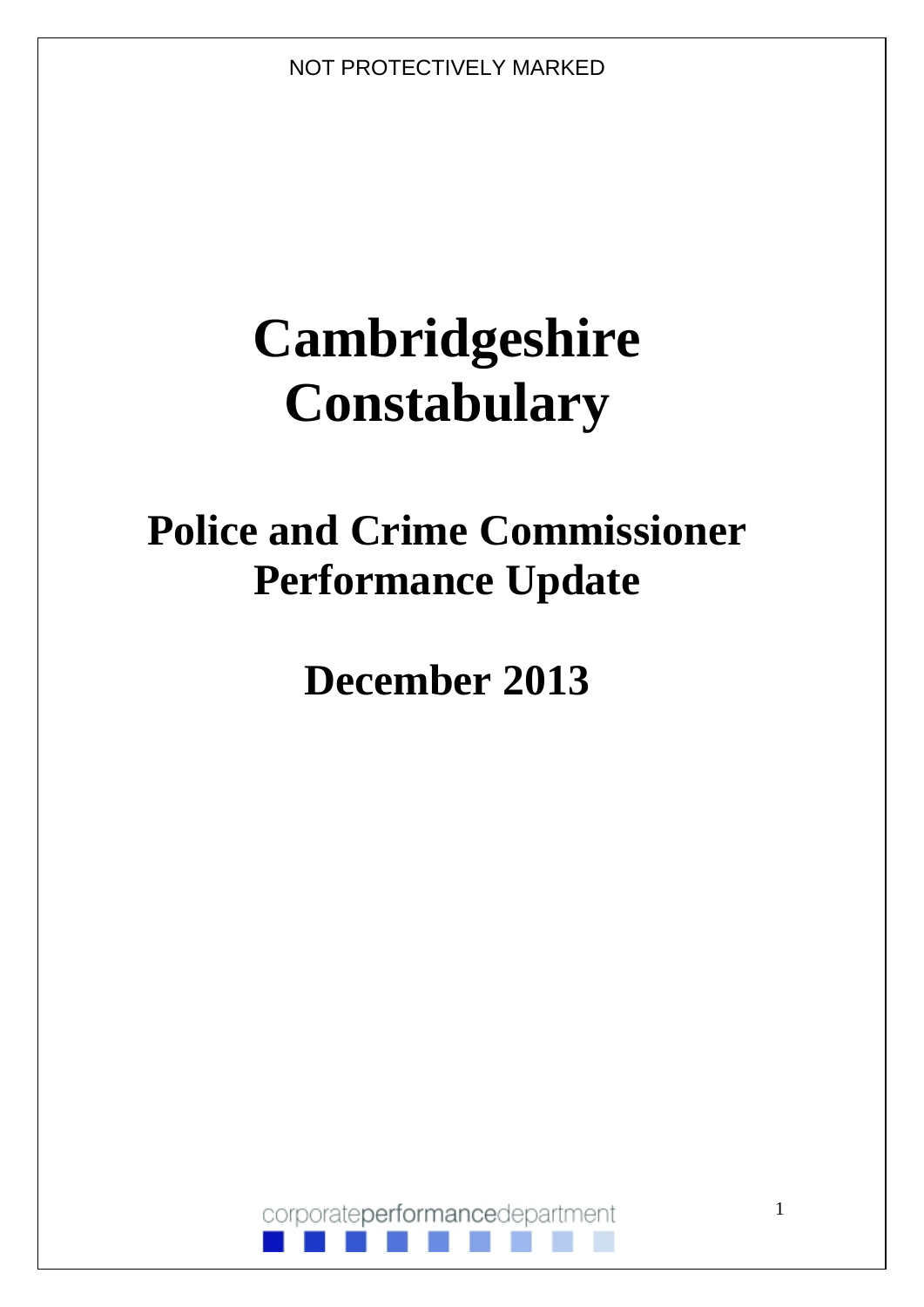|                                                | Page      |
|------------------------------------------------|-----------|
| <b>Notes</b>                                   | 3         |
| <b>Police and Crime Plan Dashboard</b>         | 4         |
| <b>Police and Crime Plan Indicators</b>        |           |
| Maintain Local Police Performance              | $5 - 6$   |
| Continue to tackle Crime and Disorder          | $7 - 11$  |
| Keeping People Safe                            | $12 - 14$ |
| Maintain the resilience of protective services | 15        |
| <b>Organisational Health</b>                   | 16        |
| <b>Arrests</b>                                 | 17        |
| <b>Stop Searches</b>                           | 18        |
| <b>Information sheet</b>                       | 19        |

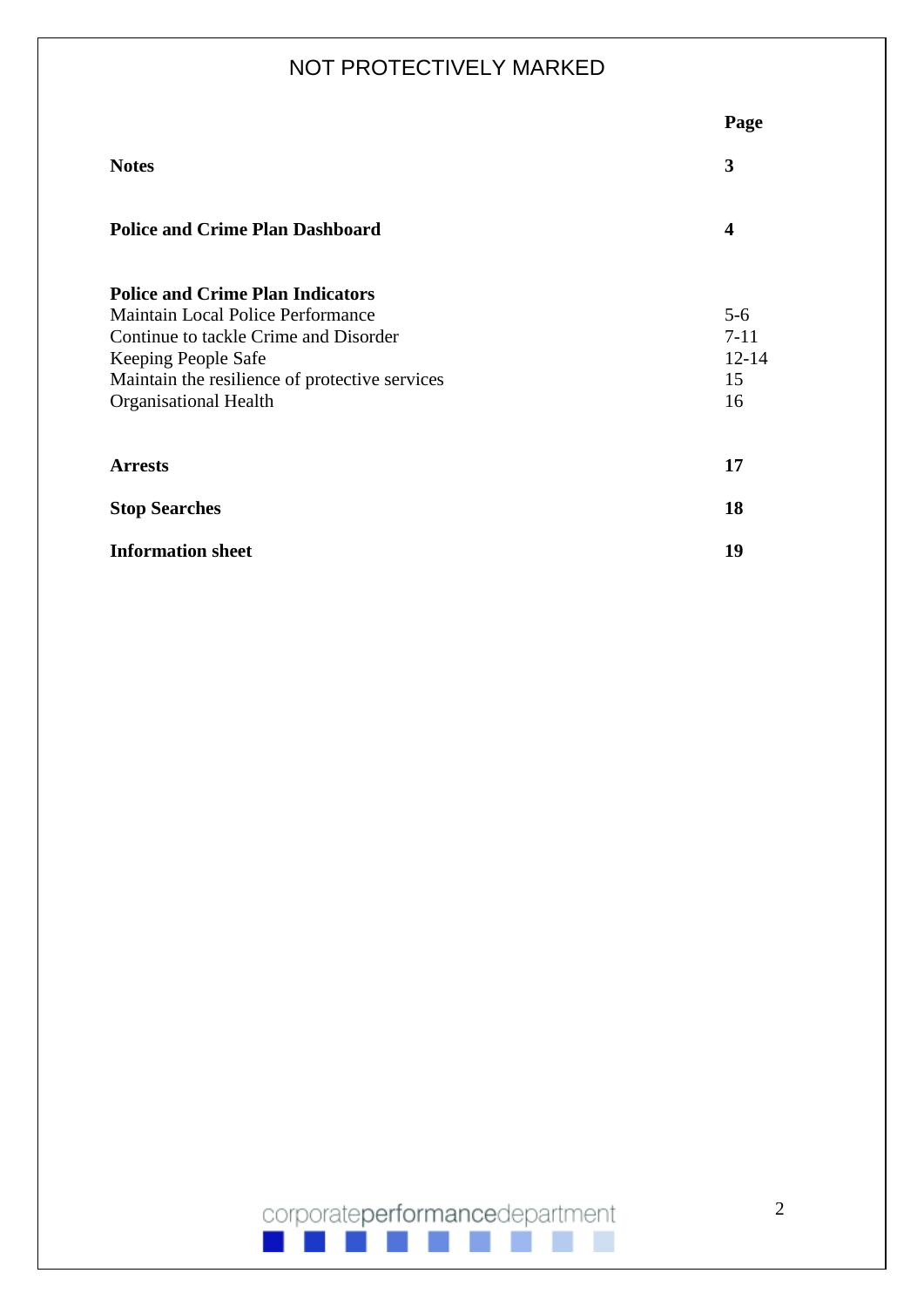#### **NOTES**





#### **MOST SIMILAR FORCES**

Avon and Somerset Devon and Cornwall Gloucestershire Staffordshire Thames Valley Warwickshire Wiltshire

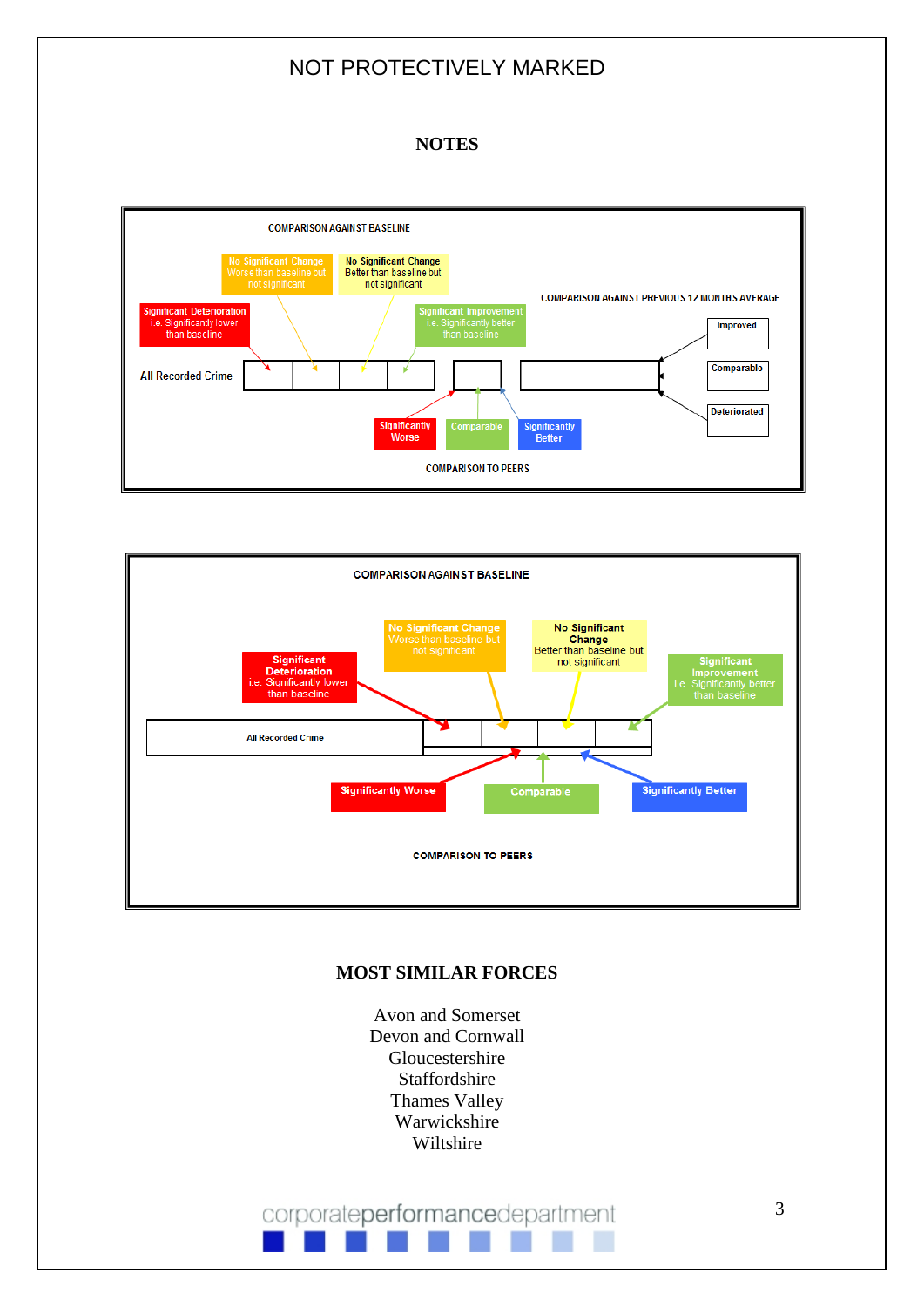#### **POLICE AND CRIME PLAN DASHBOARD**

| <b>Maintain Local Police Performance</b>               |  |  | MSF        | <b>Latest month</b> | <b>Baseline</b> | Rolling 12 months<br><b>Current</b> |
|--------------------------------------------------------|--|--|------------|---------------------|-----------------|-------------------------------------|
| Dealing with Local Concerns                            |  |  |            | Comparable          | 72.3%           | 70.3%                               |
| Satisfaction with Service Delivery                     |  |  |            | Comparable          | 85.4%           | 88.4%                               |
| Special Constabulary - Nº of Officers                  |  |  |            | <b>Below target</b> | 245             | 283                                 |
| Special Constabulary - Nº of Hours worked              |  |  |            |                     | 5,440           | 4,359                               |
| 999 calls answered within 10 seconds                   |  |  |            | Comparable          | 94.7%           | 96.8%                               |
| Non-emergency calls answered within 30 seconds         |  |  |            | Comparable          | 89.7%           | 93.0%                               |
| <b>Continue to tackle Crime and Disorder</b>           |  |  | <b>MSF</b> | <b>Latest month</b> | <b>Baseline</b> | <b>Current</b>                      |
| All Recorded Crime                                     |  |  |            | Comparable          | 46,435          | 43,237                              |
| Victim-Based Crime                                     |  |  |            | Comparable          | 40,653          | 38,557                              |
| Perception of high ASB                                 |  |  |            | Improved            | 0.9%            | 0.9%                                |
| Anti-social behaviour                                  |  |  |            | Comparable          | 28,021          | 27,743                              |
| All Crime Detection Rate                               |  |  |            | Comparable          | 30.6%           | 29.9%                               |
| Satisfaction with Service Delivery - Burglary Dwelling |  |  |            | Comparable          | 91.8%           | 94.6%                               |
| <b>Burglary Dwelling</b>                               |  |  |            | Deteriorated        | 2,744           | 2,498                               |
| <b>Burglary Dwelling Detection Rate</b>                |  |  |            | Deteriorated        | 20.5%           | 19.2%                               |
| <b>Asset Recovery</b>                                  |  |  |            | Comparable          | £1,502,063      | £2,209,901                          |
| Harm caused by all known OCGs operating in Cambs       |  |  |            | Decreased average   | 1630            | 1374                                |
| Harm caused by original cohort of OCGs                 |  |  |            | Decreased average   | 1630            | 793                                 |
| Perception of Drug Misuse                              |  |  |            | Improved            | 14.0%           | 9.9%                                |
| <b>Keeping People Safe</b>                             |  |  | MSF        | Latest month        | <b>Baseline</b> | <b>Current</b>                      |
| Ratio of DV Incidents to Prosecutions                  |  |  |            |                     | 8.4%            | 8.1%                                |
| Detection Rate for Domestic Abuse Crime                |  |  |            | Deteriorated        | 49.4%           | 47.0%                               |
| IOM (% of people who reoffend within 12 months)        |  |  |            |                     | n/a             |                                     |
| IOM (N° of people who commit offences on the scheme)   |  |  |            |                     | n/a             |                                     |
| <b>Hate Crime Detection Rate</b>                       |  |  |            | Deteriorated        | 51.4%           | 51.3%                               |
| Satisfaction with Service Delivery - Racist Incidents  |  |  |            | Comparable          | 78.7%           | 76.9%                               |
| Maintain the resilience of protective services         |  |  | <b>MSF</b> | <b>Latest month</b> | <b>Baseline</b> | <b>Current</b>                      |
| <b>Reduce KSI Road Casualties</b>                      |  |  |            | Comparable          | 371             | 368                                 |
| <b>Organisational Health</b>                           |  |  | <b>MSF</b> | <b>Latest month</b> | <b>Baseline</b> | <b>Current</b>                      |
| Sickness - Police Officer                              |  |  |            | Comparable          | 7.8             | 6.6                                 |
| Sickness - Police Staff                                |  |  |            | Comparable          | 8.9             | 7.7                                 |

*Data as at 13 January 2013*

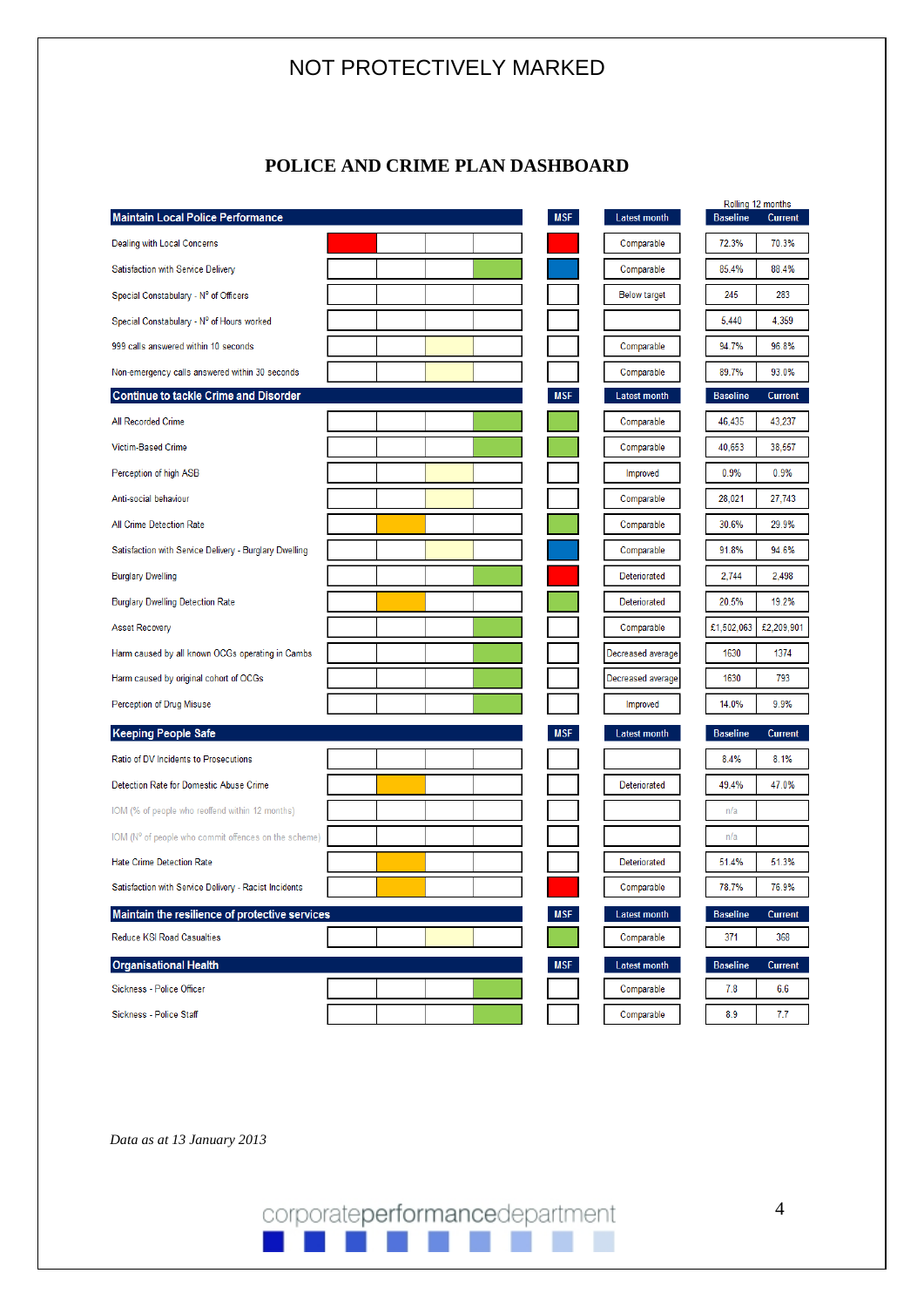#### **MAINTAIN LOCAL POLICE PERFORMANCE**



*Policing in Cambridgeshire Survey data to December 2013*



*Victim Satisfaction Survey data to December 2013*

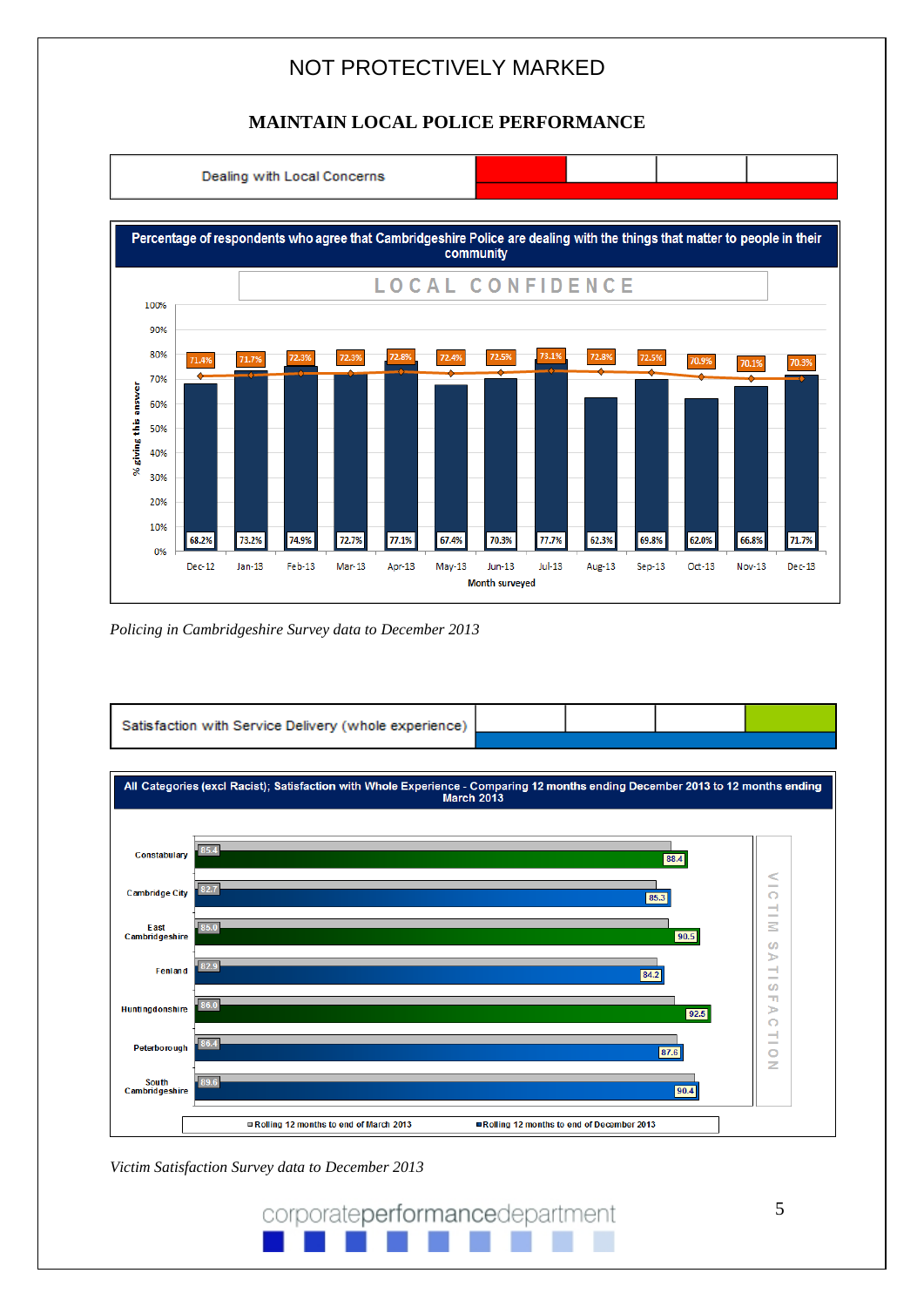#### **CALL HANDLING**



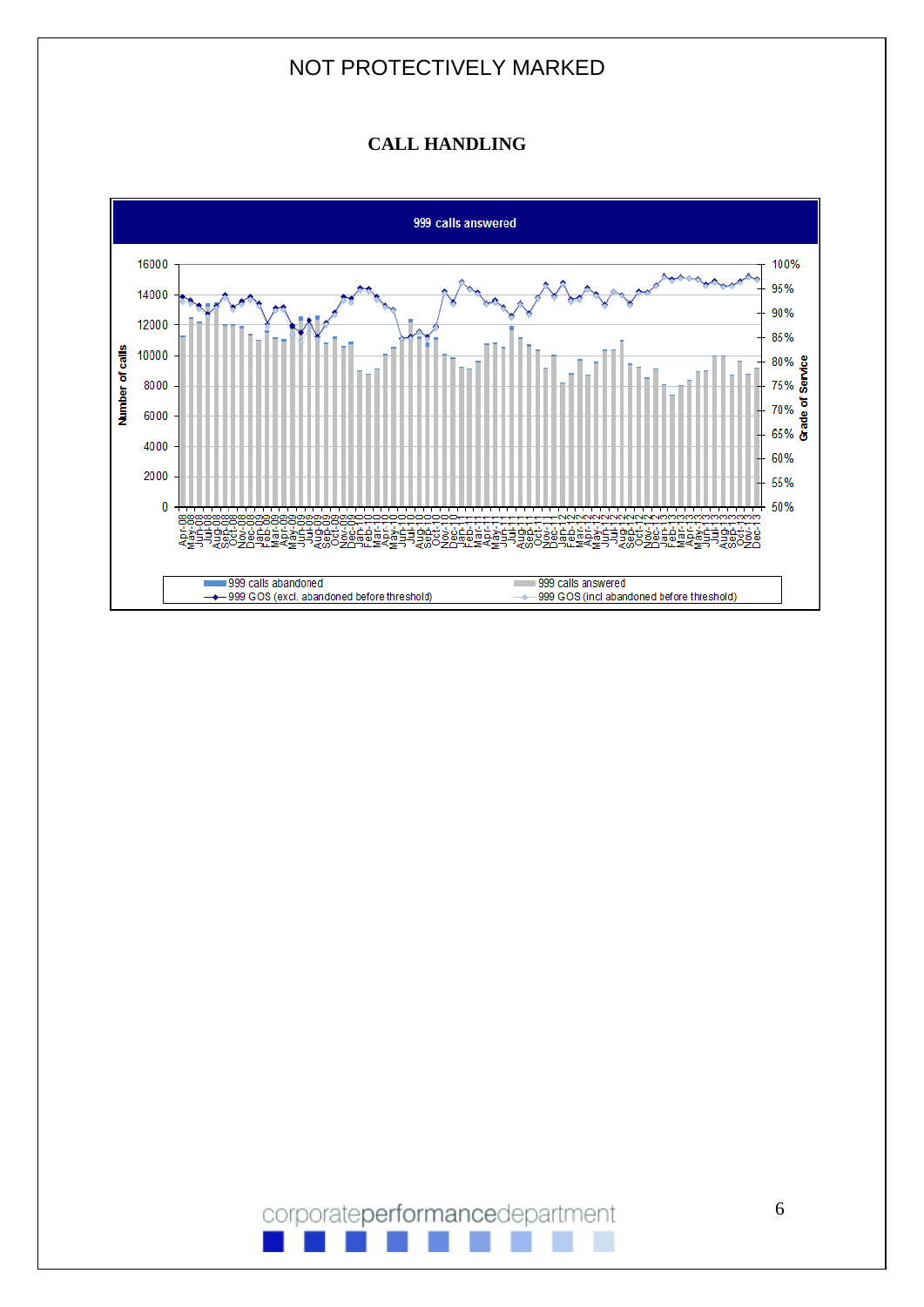#### **CONTINUE TO TACKLE CRIME AND DISORDER**



| All Crime Detection Rate |  |  |
|--------------------------|--|--|
|                          |  |  |

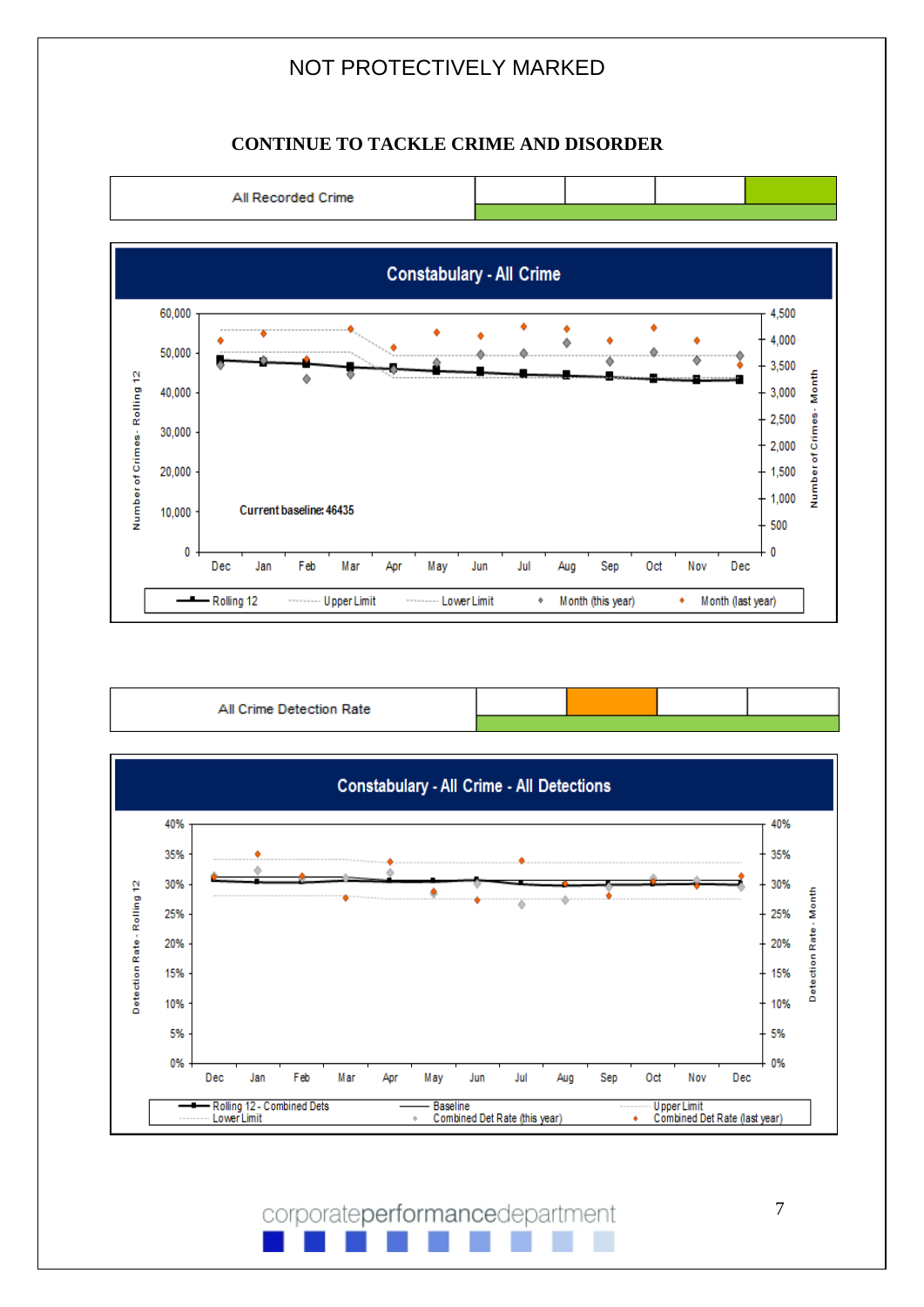

| Victim-Based Crime Detection Rate |  |  |
|-----------------------------------|--|--|
|                                   |  |  |

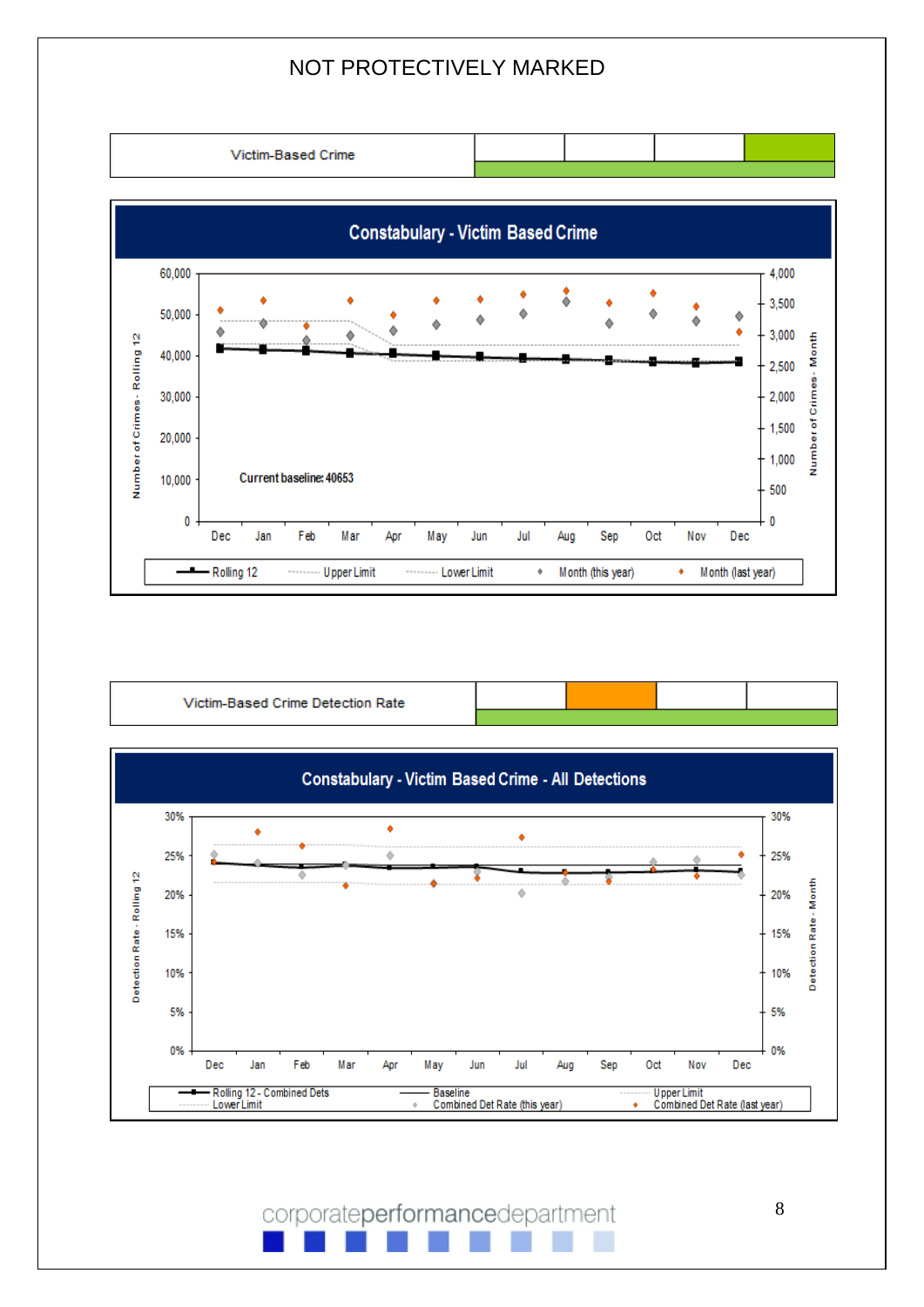

*Policing in Cambridgeshire Survey data to December 2013*

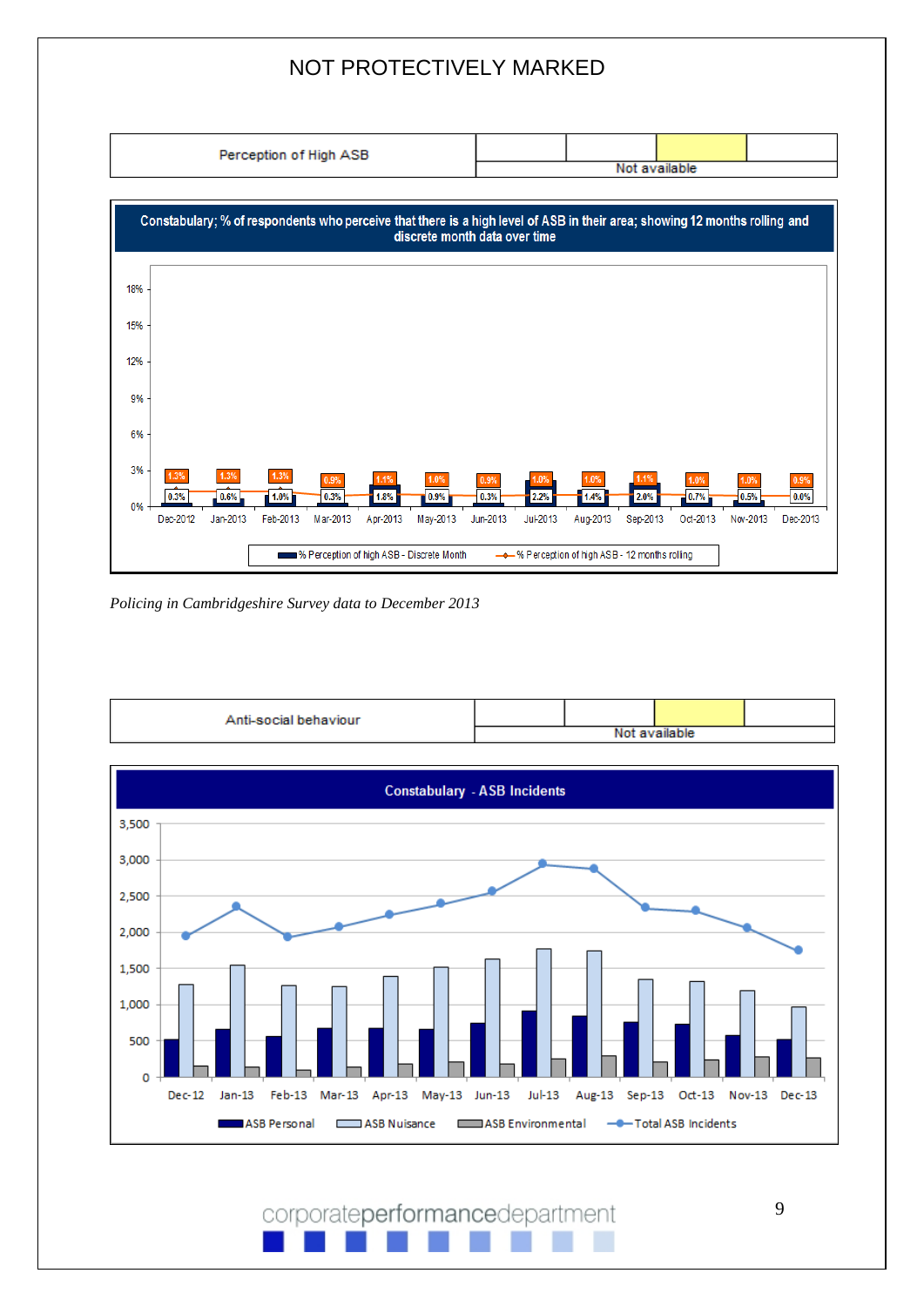Satisfaction with Service Delivery - Burglary Dwelling



*Victim Satisfaction Survey data to December 2013*



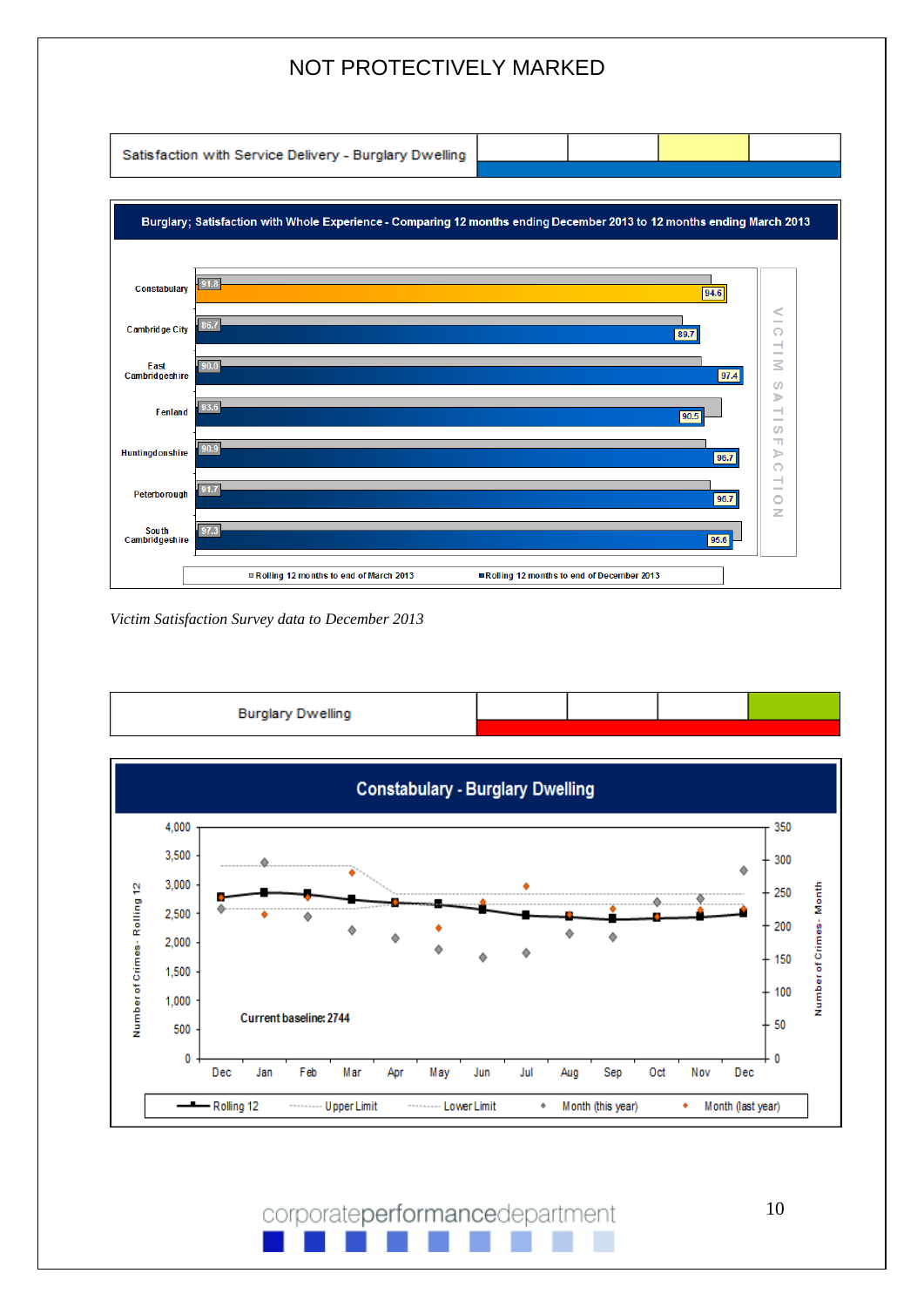**Burglary Dwelling Detection Rate** 



| Perception of Drug Misuse |  |               |  |
|---------------------------|--|---------------|--|
|                           |  | Not available |  |



*Policing in Cambridgeshire Survey data to December 2013*

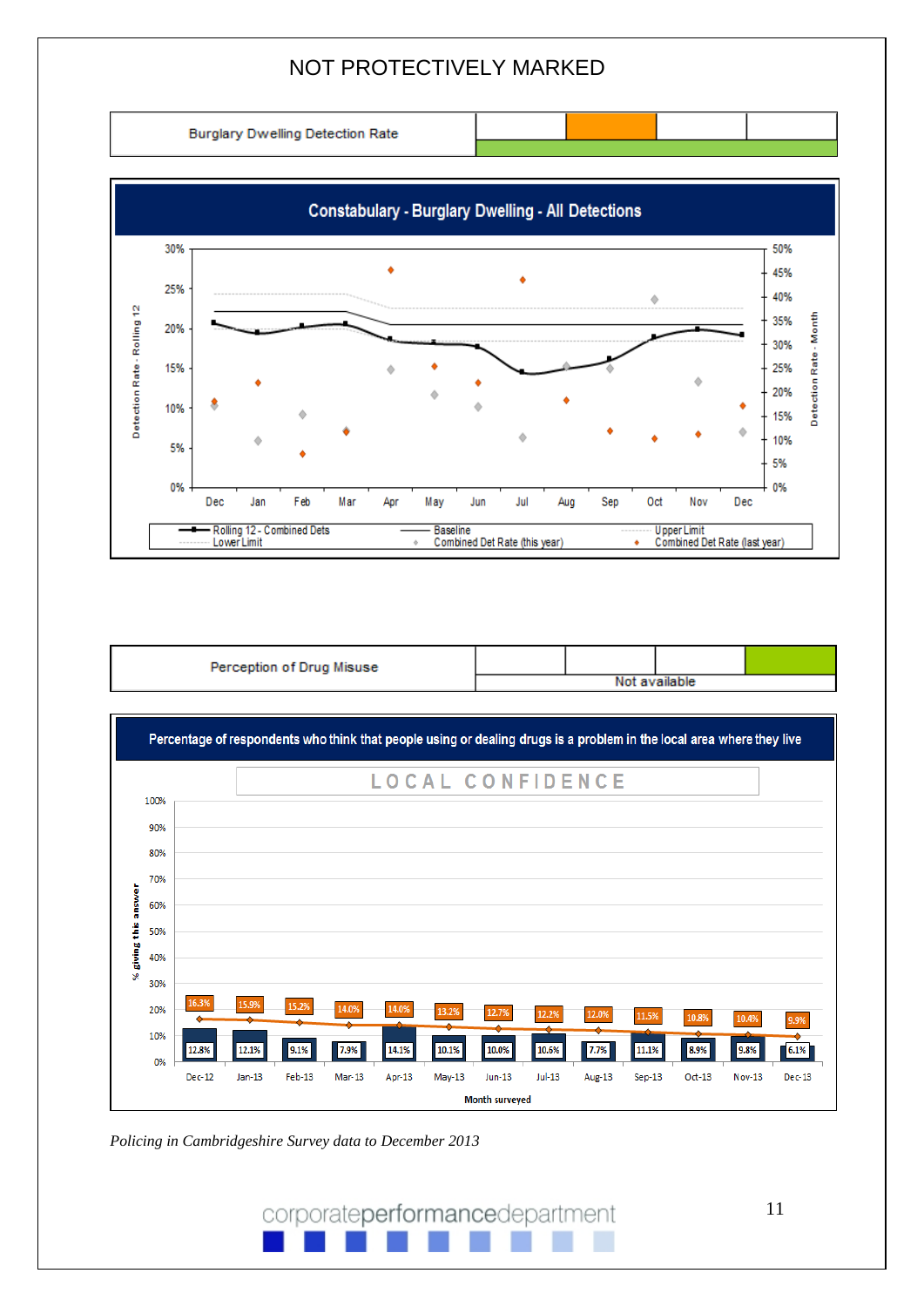#### **KEEPING PEOPLE SAFE**



*As the Constabulary proactively encourages victims of Domestic Abuse to confidently seek our help, an increase in this offence type may not necessarily be a negative indicator.*

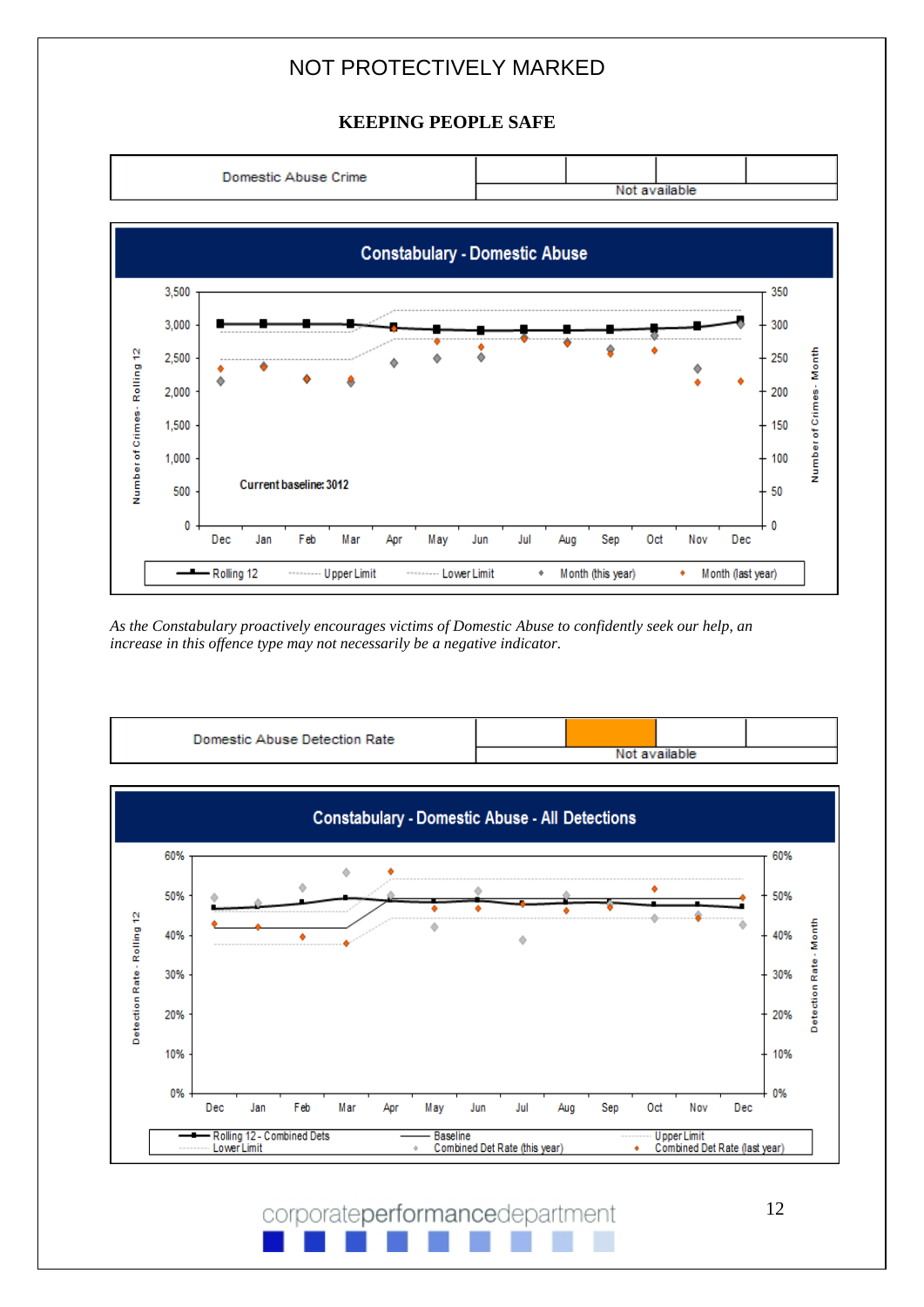



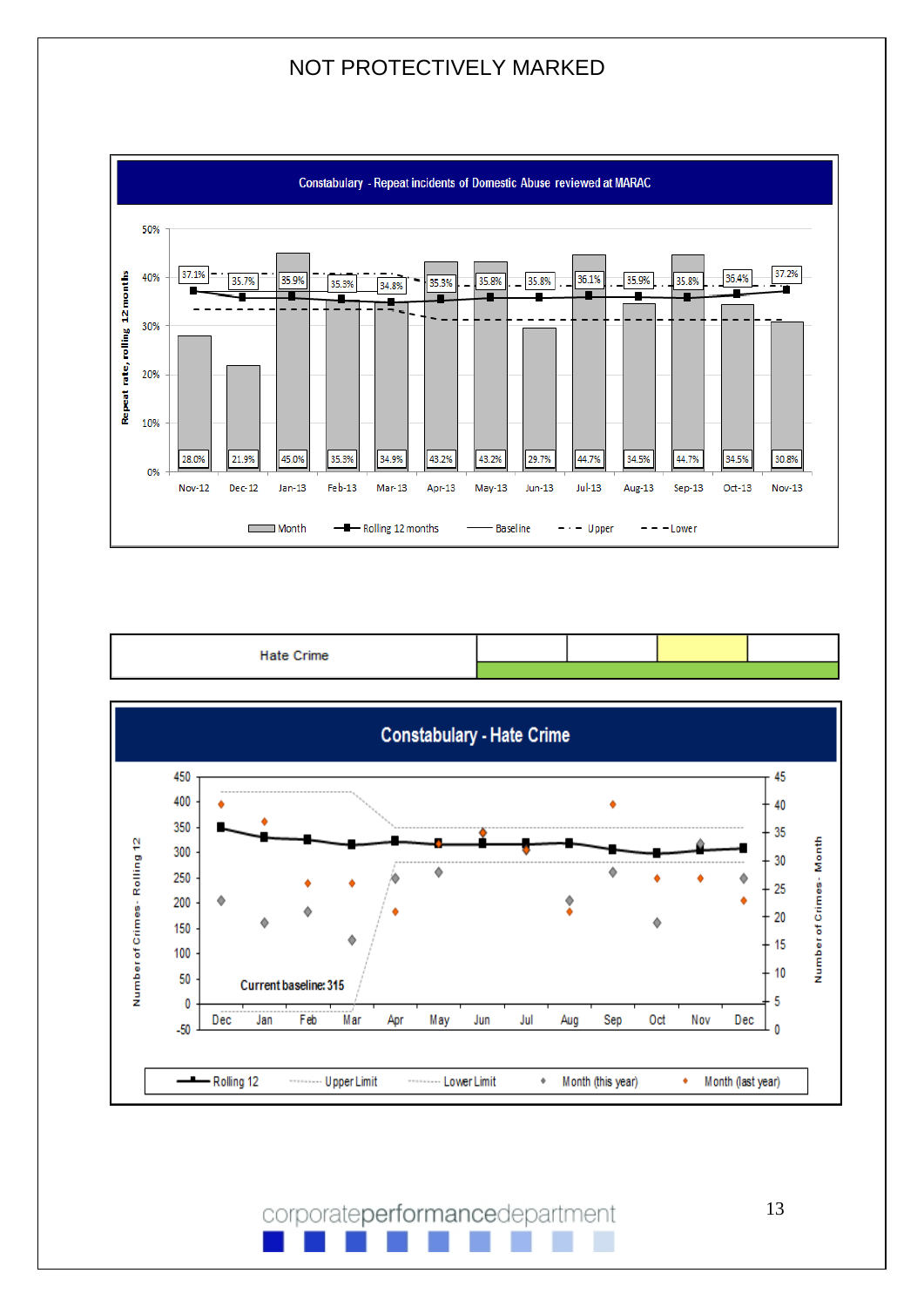**Hate Crime Detection Rate** 



Satisfaction with Service Delivery (racist incidents)



*Victim Satisfaction Survey data to December 2013*

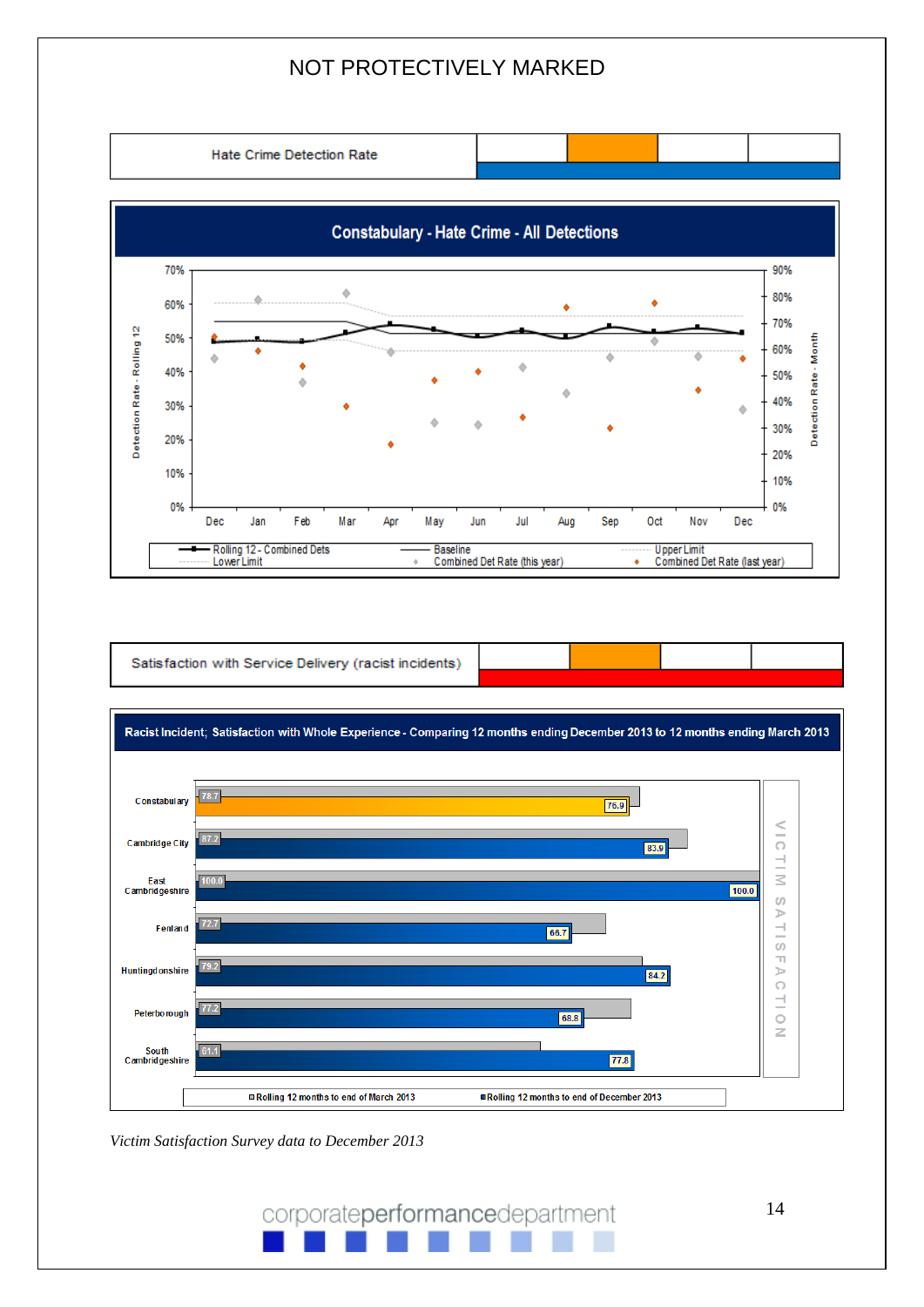#### **MAINTAIN THE RESILIENCE OF PROTECTIVE SERVICES**

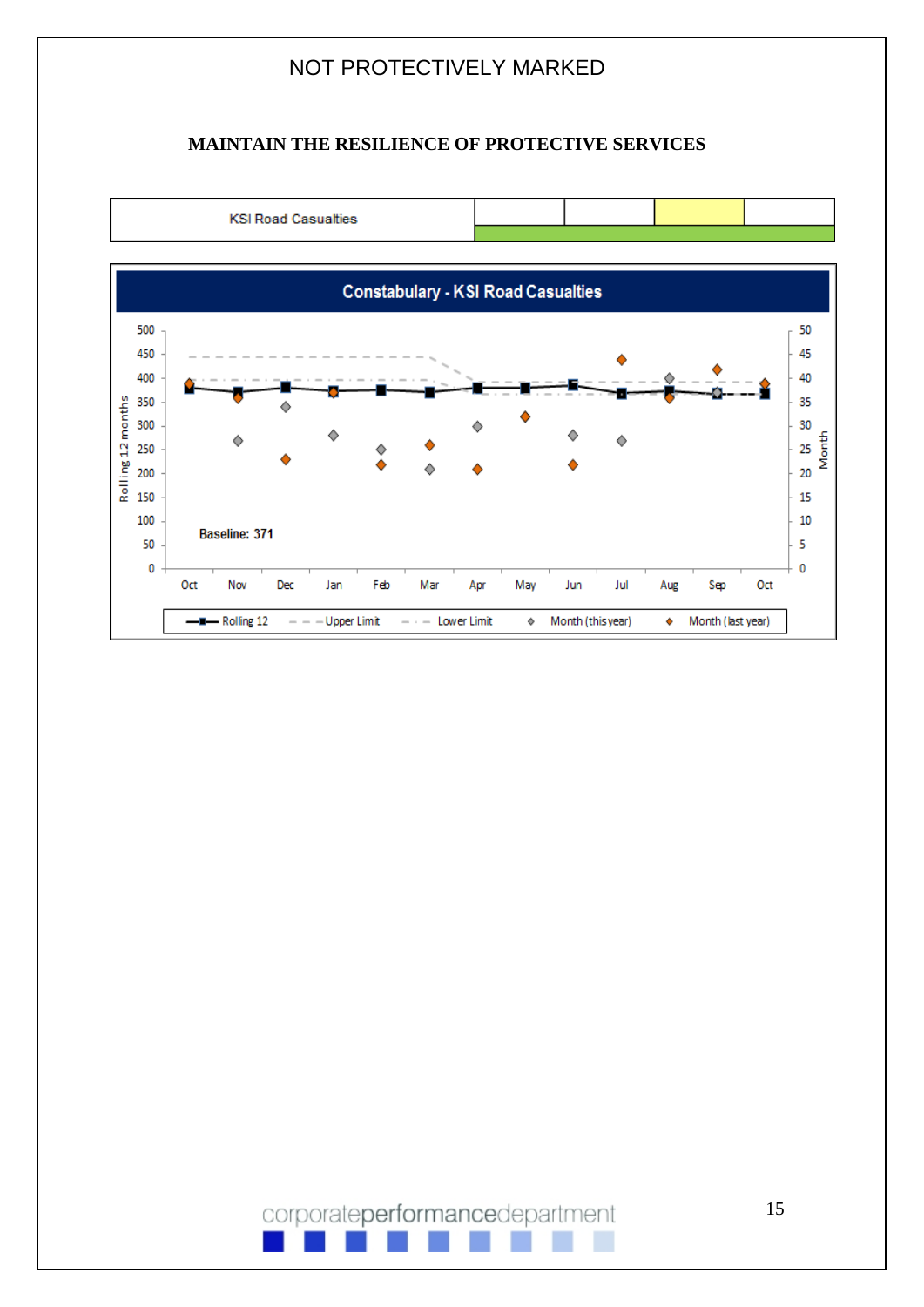#### **ORGANISATIONAL HEALTH**



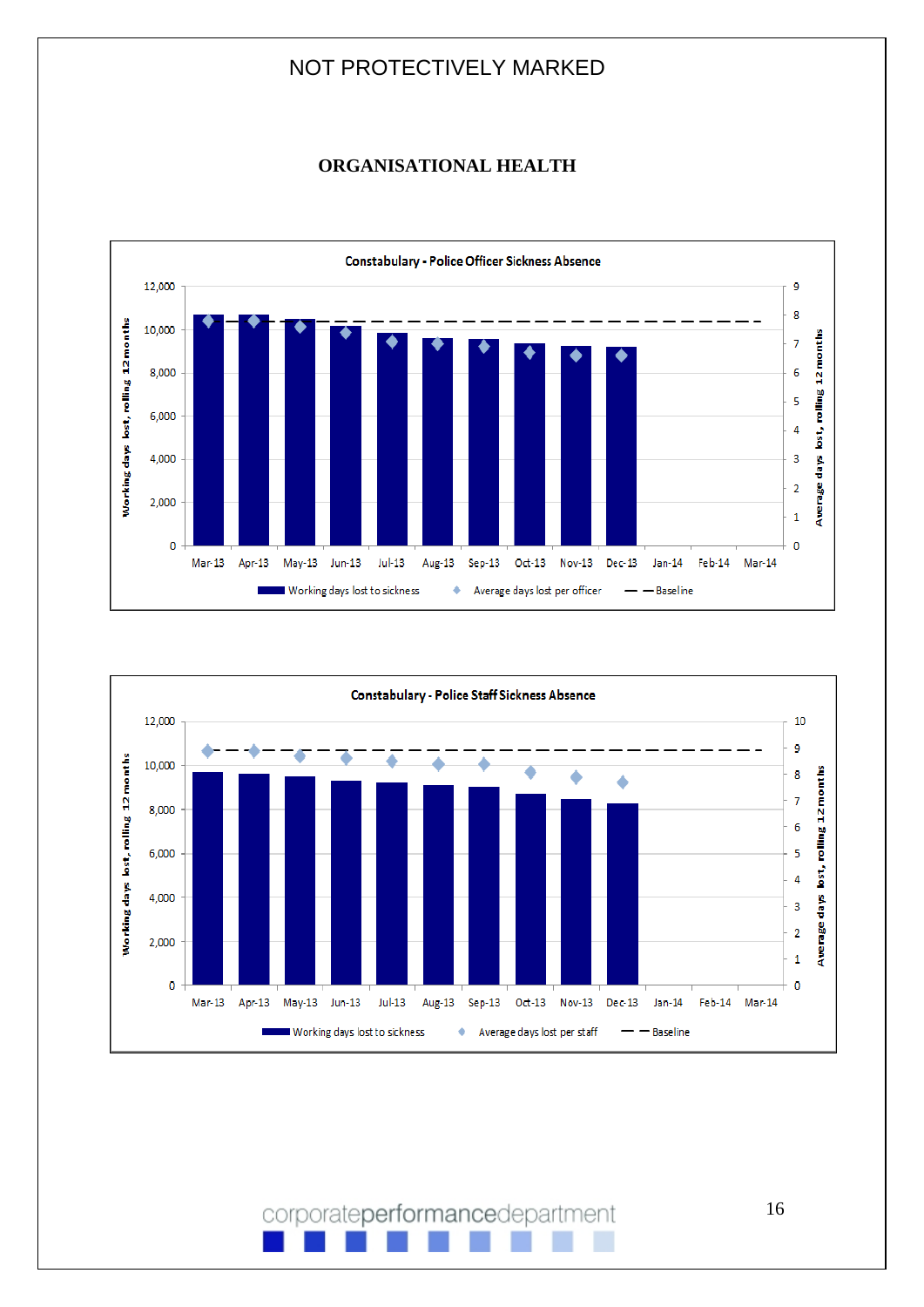#### **ARRESTS**



|                      | <b>SUMMARY - AGE</b> |                         |
|----------------------|----------------------|-------------------------|
|                      | <b>Dec-13</b>        | Rolling 12 <sup>*</sup> |
| <b>Under 18</b>      | 5.2%                 | 7.4%                    |
| 18-25                | 30.5%                | 31.4%                   |
| 26-35                | 29.2%                | 29.4%                   |
| 36.45                | 19.7%                | 18.7%                   |
| 46-55                | 11.1%                | 9.1%                    |
| Over 55              | 3.3%                 | 2.9%                    |
| <b>Not known</b>     | 0.9%                 | 1.2%                    |
| <b>TOTAL ARRESTS</b> | 1.183                | 14.187                  |
| <b>Juveniles</b>     | 3.6%                 | 4.6%                    |



| <b>SUMMARY - ETHNICITY</b> |               |                         |  |  |
|----------------------------|---------------|-------------------------|--|--|
|                            | <b>Dec-13</b> | Rolling 12 <sup>*</sup> |  |  |
| Asian                      | 6.1%          | 5.6%                    |  |  |
| <b>Black</b>               | 6.0%          | 4.8%                    |  |  |
| <b>Mixed</b>               | 2.7%          | 2.6%                    |  |  |
| <b>Not Stated</b>          | 5.7%          | 6.9%                    |  |  |
| Other                      | 1.1%          | 1.2%                    |  |  |
| <b>White</b>               | 78.4%         | 78.9%                   |  |  |
| <b>TOTAL ARRESTS</b>       | 1.183         | 14.187                  |  |  |



| <b>SUMMARY - NATIONALITY</b> |               |             |  |  |
|------------------------------|---------------|-------------|--|--|
|                              | <b>Dec-13</b> | Rolling 12* |  |  |
| <b>Africa</b>                | 1.9%          | 1.7%        |  |  |
| <b>Middle East</b>           | 0.7%          | 0.9%        |  |  |
| Asia                         | 2.5%          | 2.5%        |  |  |
| Australia/Oceania            | 0.1%          | 0.1%        |  |  |
| <b>North America</b>         | 0.3%          | 0.3%        |  |  |
| <b>Central America</b>       | 0.3%          | 0.2%        |  |  |
| <b>South America</b>         | 0.1%          | 0.1%        |  |  |
| <b>Total America</b>         | 0.7%          | 0.5%        |  |  |
| <b>UK</b>                    | 74.4%         | 73.1%       |  |  |
| <b>Northern Europe</b>       | 10.0%         | 10.8%       |  |  |
| <b>Eastern Europe</b>        | 7.4%          | 7.8%        |  |  |
| <b>Southern Europe</b>       | 2.2%          | 1.8%        |  |  |
| <b>Western Europe</b>        | 0.2%          | 0.3%        |  |  |
| <b>Europe (excl UK)</b>      | 19.8%         | 20.8%       |  |  |
| <b>Europe (incl UK)</b>      | 94.2%         | 93.9%       |  |  |
| <b>Unknown</b>               | 0.1%          | 0.3%        |  |  |

 *\* Current rolling 12 months to December 2013*

 *Data from NSPIS Custody*

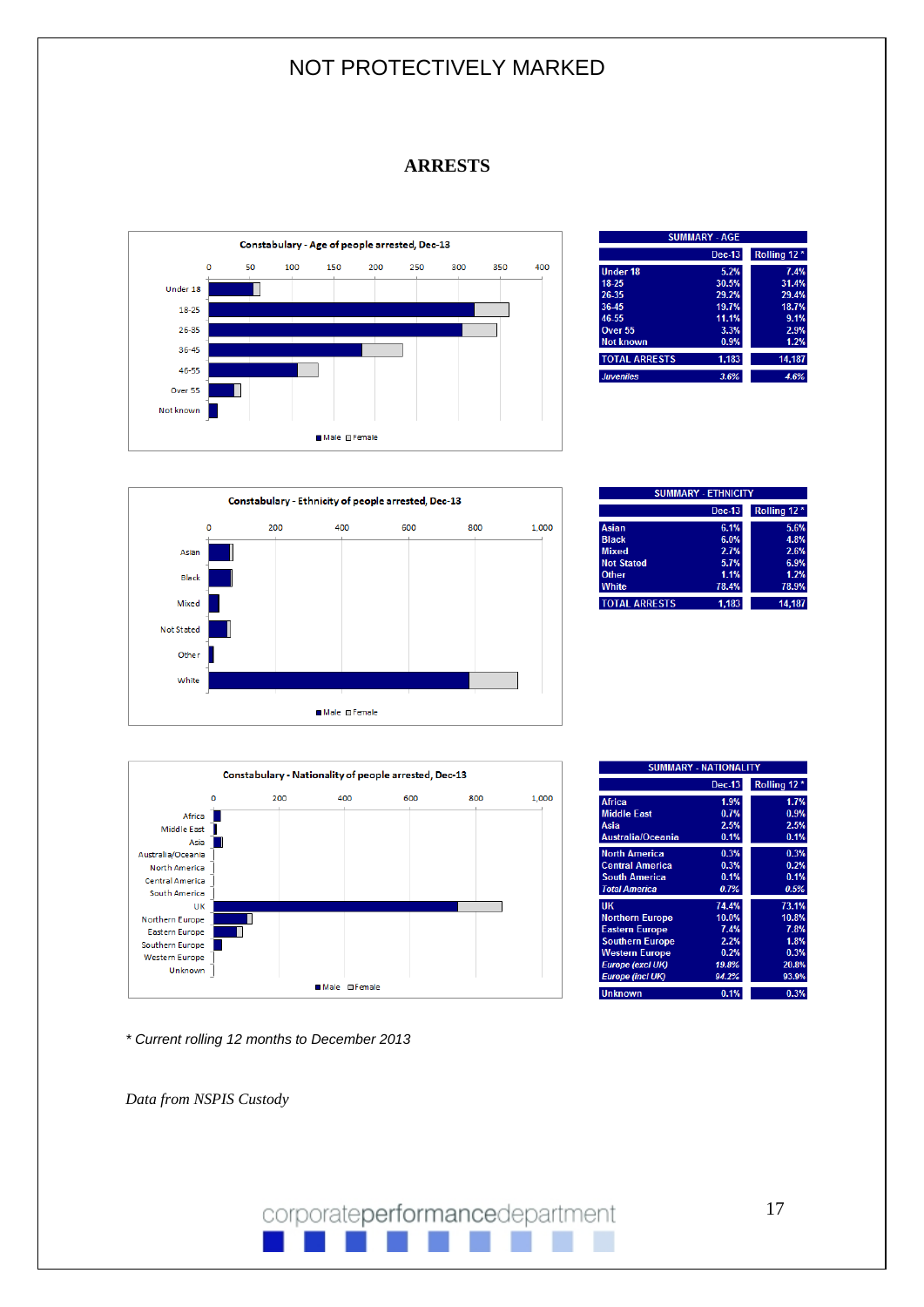#### **STOP SEARCHES**



|                | <b>SUMMARY</b> |            |
|----------------|----------------|------------|
|                | <b>Dec-13</b>  | Rolling 12 |
| <b>Asian</b>   | 4.4%           | 5.4%       |
| <b>Black</b>   | 4.3%           | 3.4%       |
| <b>Mixed</b>   | 2.2%           | 2.0%       |
| Other          | 1.1%           | 0.6%       |
| <b>White</b>   | 83.3%          | 83.8%      |
| <b>Unknown</b> | 4.7%           | 4.8%       |

SUMMARY

 $17.9%$ 

46.2%

 $21.0\%$ 

8.9%

 $4.4%$  $1.2%$ 

 $0.4%$ 

**Ilner 18** 

 $18 - 25$ 

26-35

36.45

46-55

Over 55

**Unknown** 

Dec-13 Rolling

46.0

20.8%

 $1.19$ 

 $0.4%$ 

|           |    | Constabulary - Age of people stopped, Dec-2013 |     |     |     |     |     |     |
|-----------|----|------------------------------------------------|-----|-----|-----|-----|-----|-----|
| 0         | 50 | 100                                            | 150 | 200 | 250 | 300 | 350 | 400 |
| Under 18  |    |                                                |     |     |     |     |     |     |
| $18 - 25$ |    |                                                |     |     |     |     |     |     |
| 26-35     |    |                                                |     |     |     |     |     |     |
| 36-45     |    |                                                |     |     |     |     |     |     |
| 46-55     |    |                                                |     |     |     |     |     |     |
| Over 55   |    |                                                |     |     |     |     |     |     |
| Unknown   |    |                                                |     |     |     |     |     |     |

 *\* Current rolling 12 months to December 2013*

 *Data from Stop Search database*